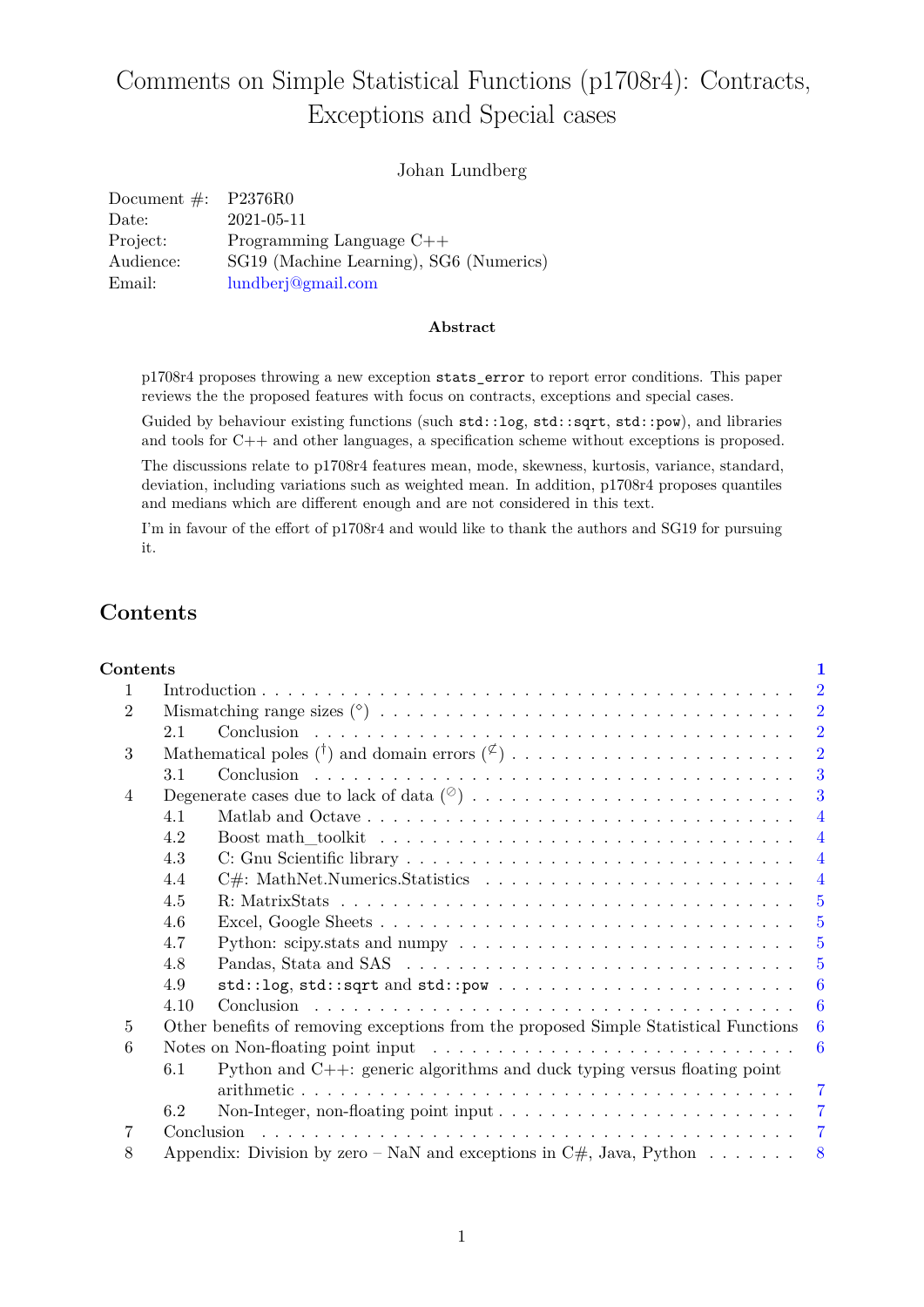## <span id="page-1-0"></span>**1 Introduction**

p1708r4 proposes specifying throwing a single new exception stats\_error to report error conditions. For example, for mean;

<span id="page-1-4"></span>(1) If *r* or *w* is empty<sup> $\oslash$ </sup> (or the sum of *w* is 0)<sup>†</sup> or *r* and *w* are of different sizes<sup> $\diamond$ </sup>, stats error is thrown. In the case of geometric mean, if any element of  $r$  is negative  $\chi^{\sharp}$  or an element, along with its associated weight, is  $0^{\dagger}$  , stats error is thrown. In the case of  $\texttt{harmonic\_mean}$ , if any element of  $r$  is  $0^{\dagger}$  , stats error is thrown.

## <span id="page-1-1"></span>**2 Mismatching range sizes ( )**

Considering  $(1)^\circ$  $(1)^\circ$ , a similar situation to weighted means with  $r,w$  is  $\text{std::inner-product}$  or tworange std::transform which both demand that the second range is at least as long as the first one as part of the *contract*.

Violating the contracts of std::inner\_product and std::transform is UB and can be dealt with by implementations by means of mechanism like checked iterators. Another possibility is to report contact violations like std::condition variable::wait does and call std::terminate.

## <span id="page-1-2"></span>**2.1 Conclusion**

I find no reason for using exceptions to signal this kind of contract violations for the proposed simple statistical functions.

## <span id="page-1-3"></span> $\mathbf 3 \quad \text{Mathematical poles} \,\, (^\dagger) \,\, \text{and} \,\, \text{domain errors} \,\, (^\not \, )$

The mathematical definition and the numerical implementations of the proposes functions easily encounter poles and other numerical difficulties. Good examples are division by zero in kurtosis or skewness of all-equal elements;  $\sigma = 0$ . Examples are seen in  $(1)^{\dagger}$  $(1)^{\dagger}$ .

What mathematical pole situations do we have in the current standard? Division by zero is undefined behaviour except for floating-point division where we get an implementation-defined value, and with IEEE we get specified results and behaviour<sup>[1](#page-1-5)</sup>.

- If one operand is NaN, the result is NaN dividing a non-zero number by  $\pm 0.0$  gives the correctly-signed infinity and FE\_DIVBYZERO is raised
- Dividing 0.0 by 0.0 gives NaN and FE\_INVALID is raised

Similarly,  $\text{std}$ :: $\log$ , (I'm here relying on cppreferences interpretation of the C++ standard including C99)

- If no errors occur, the natural (base-e) logarithm of arg  $(\ln(\arg)$  or log e(arg)) is returned.
- If a domain error occurs, an implementation-defined value is returned (NaN where supported).
- If a pole error occurs, -HUGE\_VAL, -HUGE\_VALF, or -HUGE\_VALL is returned. Error handling
- Errors are reported as specified in *math\_errhandling*
- Domain error occurs if arg is less than zero.
- Pole error may occur if arg is zero.

<span id="page-1-5"></span><sup>&</sup>lt;sup>1</sup>This is also the case in  $C#$  and Java and Pyton numpy. See appendix, section [8](#page-7-0)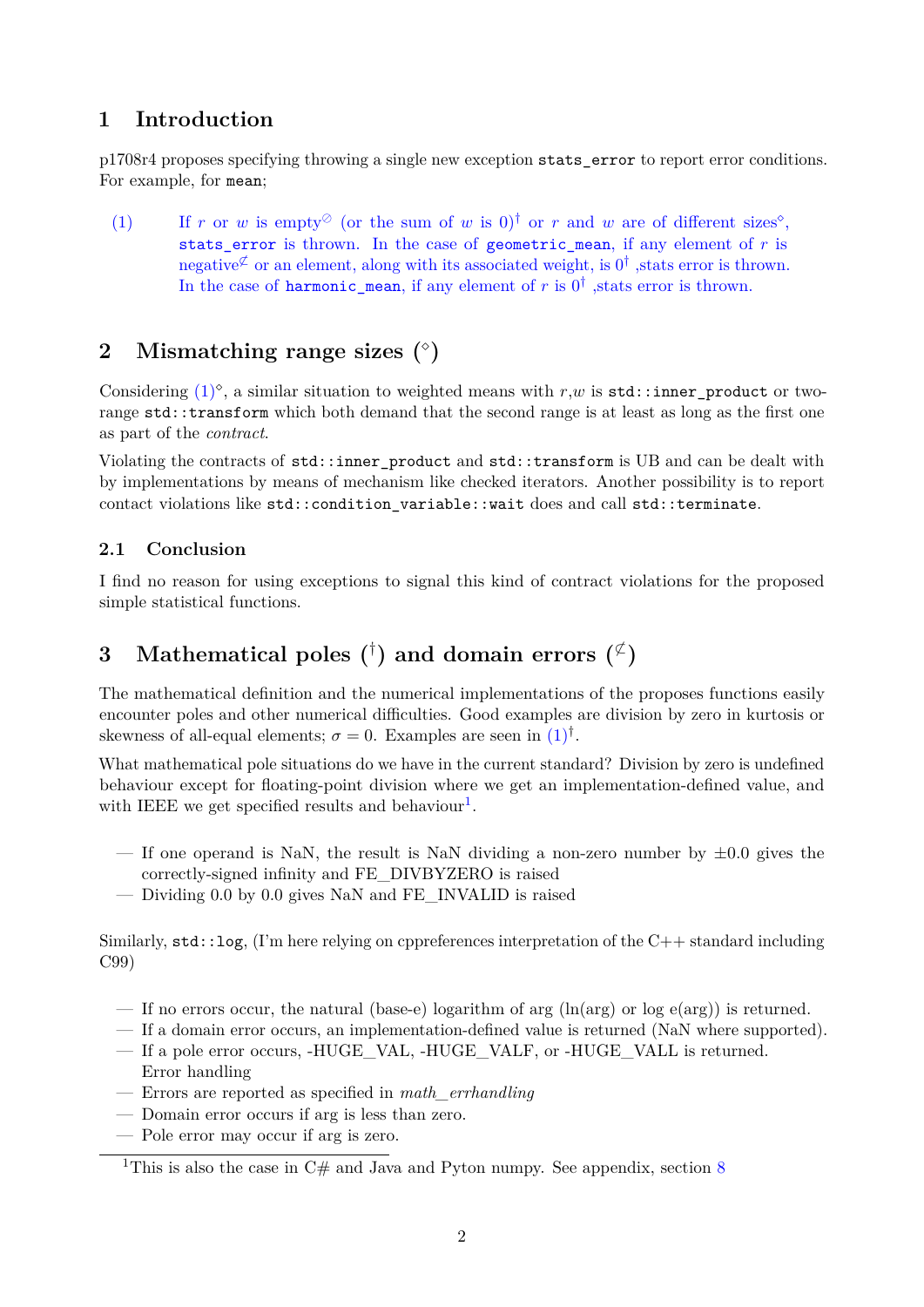If the implementation supports IEEE floating-point arithmetic (IEC 60559)

- If the argument is  $\pm 0$ , inf is returned and FE DIVBYZERO is raised.
- If the argument is  $1, +0$  is returned
- If the argument is negative, NaN is returned and FE\_INVALID is raised.
- If the argument is  $+$  inf,  $+$  inf is returned
- If the argument is NaN, NaN is returned

 $\texttt{match}\_\texttt{err}$ handling $^2$  $^2$  list the four $^3$  $^3$  required floating point error conditions which can be queried using std::fetestexcept

#### <span id="page-2-0"></span>**3.1 Conclusion**

The examples  $(1)^\dagger$  $(1)^\dagger$  protects against pole errors using exceptions. I find no reason to use exceptions to signal poles and similar mathematical or numerical situations for mathematical functions. Instead it would be beneficial to specify the new functions in analogy with the existing mathematical functions: if a pole error occurs the results is unspecified unless IEC 60559 where NaN or  $\pm$ Inf is returned along with the above mentioned math\_errhandling.

Let's also consider the case of negative weights,  $(1)^{\mathfrak{C}}$  $(1)^{\mathfrak{C}}$ . It is very similar to the domain error of std::sqrt of negative values. As such, it's better handled as a floating point domain error in analogy with the previous sections, than with exceptions.

## <span id="page-2-1"></span>**4 Degenerate cases due to lack of data ()**

Both  $(1)^\circ$  $(1)^\circ$  and the case of (sample) variance are examples of where p1708r4 stipulate exception is thrown when the input is zero, one or two elements respectively.

Existing standard algorithms typically handle degenerate cases transparently and gracefully. The design of even std::adjacent difference which could be thought to require at least two elements work naturally with one– and even zero sized input. Python numpy.diff does something similar and maps both single and empty data to an empty result.

Let's consider how these cases are handled in other libraries and languages.

<span id="page-2-2"></span> $2$ copreference math errhandling: [https://en.cppreference.com/w/cpp/numeric/math/](https://en.cppreference.com/w/cpp/numeric/math/math_errhandling ) math errhandling

<span id="page-2-3"></span><sup>3</sup>Error conditions

Domain error

the argument is outside the range in which the operation is mathematically defined (the description of each function lists the required domain errors) EDOM FE\_INVALID std::acos(2)

Pole error

the mathematical result of the function is exactly infinite or undefined ERANGE FE\_DI-VBYZERO std::log(0.0), 1.0/0.0.

Range error due to overflow

the mathematical result is finite, but becomes infinite after rounding, or becomes the largest representable finite value after rounding down ERANGE FE\_OVERFLOW std::pow(DBL\_MAX,2).

Range error due to underflow

the result is non-zero, but becomes zero after rounding, or becomes subnormal with a loss of precision ERANGE or unchanged (implementation-defined) FE\_UNDERFLOW or nothing (implementation-defined) DBL\_TRUE\_MIN/2.

Inexact result

the result has to be rounded to fit in the destination type.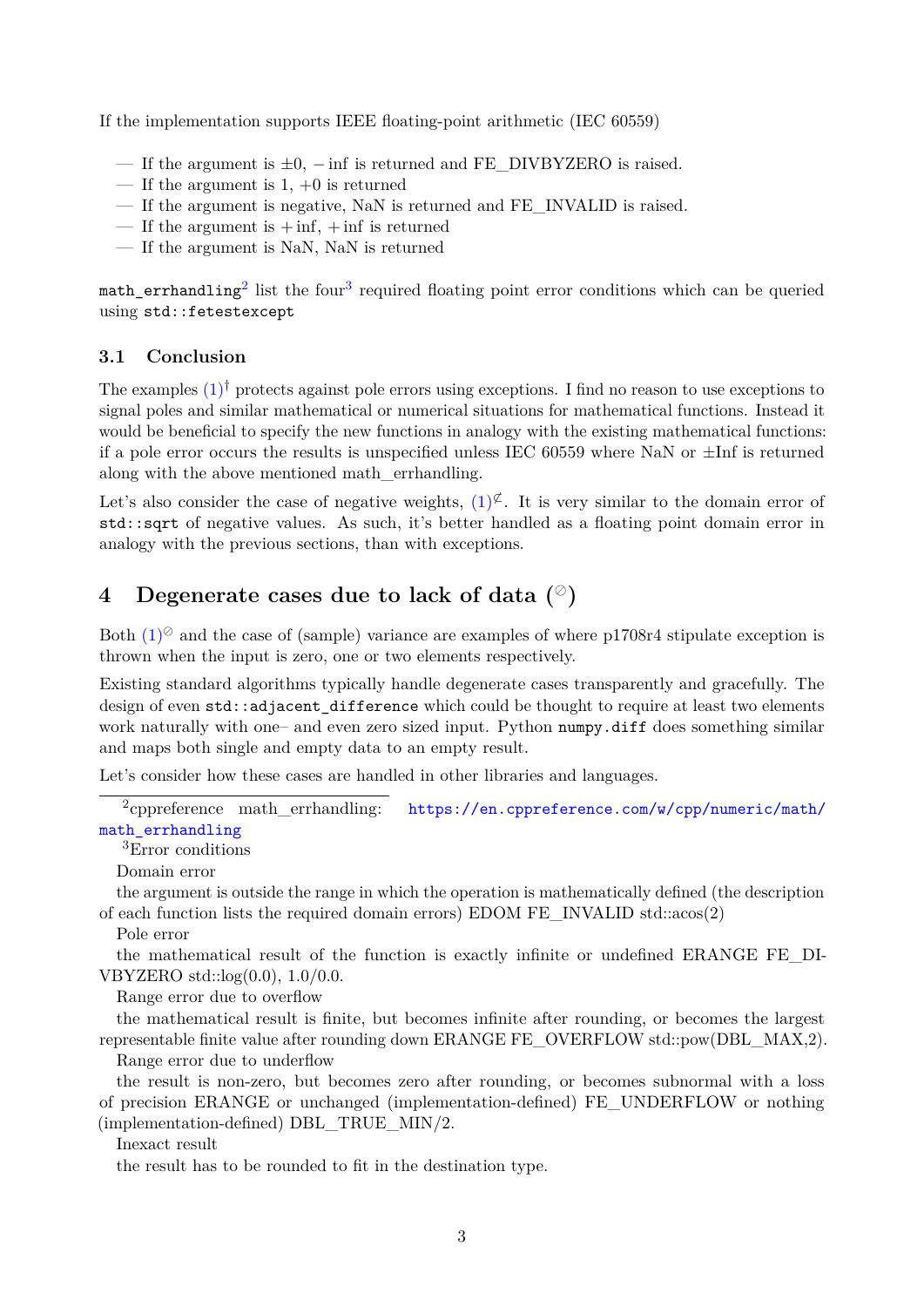### <span id="page-3-0"></span>**4.1 Matlab and Octave**

Matlab gives mean and variance<sup>[4](#page-3-4)</sup> of  $\parallel$  to be NaN, and variance of a single element is 0.

Short input is gracefully allowed with conservative NaN results<sup>[5](#page-3-5)</sup>

```
Matlab kurtosis [] is NaN
Matlab kurtosis [1] is NaN
Matlab kurtosis [1,2] is NaN
Matlab kurtosis [1,2,3] is NaN
Matlab kurtosis [1,2,3,4] is 1.64
```
Octave is a free alternative to Matlab and is similar but not identical. It gives mean and standard deviation of  $\parallel$  to be NaN, but variance of a single element is 0 instead of NaN.

Returning zero variance instead of NaN has a clear down side in that it can easily be misinterpreted as good data, eg assert (variance<lim);.

Further

```
octave kurtosis [] generates a runtime error
octave kurtosis [1] is NaN
octave kurtosis [1,2] is 2
octave kurtosis [1,2,3] is -1.5
octave kurtosis [1,2,3,4] is 1.64
```
#### <span id="page-3-1"></span>**4.2 Boost math\_toolkit**

Boost univariate statistics mean<sup>[6](#page-3-6)</sup> does not specify clearly, but there mean of  $\parallel$  gives NaN and sample variance of [1] is 0.

#### <span id="page-3-2"></span>**4.3 C: Gnu Scientific library**

Gnu Scientific library (GSL) reports errors<sup>[7](#page-3-7)</sup> of kinds similar to c99, but has return codes, plus the possibility to register an error handler. The two most relevant error types are:

#### GSL\_EDOM

Domain error; used by mathematical functions when an argument value does not fall into the domain over which the function is defined (like EDOM in the C library)

#### GSL\_ERANGE

Range error; used by mathematical functions when the result value is not representable because of overflow or underflow (like ERANGE in the C library)

## <span id="page-3-3"></span>**4.4 C**#**: MathNet.Numerics.Statistics**

Is similar to Matlab and returns NaN. Does not throw.

Variance and Kurtosis both *Returns NaN if data has less than two (four) entries or if any entry is NaN.*[8](#page-3-8) .

<span id="page-3-6"></span><span id="page-3-5"></span><sup>5</sup>Matlab kurtosis is not *excess* kurtosis and differs by 3 compared to scipy.stats.kurtosis

<span id="page-3-4"></span><sup>4</sup>Matlab variance: [https://se.mathworks.com/help/Matlab/ref/var.html](https://se.mathworks.com/help/Matlab/ref/var.html )

 $6B$ oost math toolkit: url https://www.boost.org/doc/libs/1\_76\_0/libs/math/doc/html/math\_toolkit/univariate\_statistics.html

<span id="page-3-7"></span><sup>7</sup>Gnu Scientific library: [https://www.gnu.org/software/gsl/doc/html/statistics.html](https://www.gnu.org/software/gsl/doc/html/statistics.html ), and [https://www.gnu.org/software/gsl/doc/html/err.html](https://www.gnu.org/software/gsl/doc/html/err.html )

<span id="page-3-8"></span><sup>8</sup>C# MathNet.Numerics.Statistics: Variance and Kurtosis: [https://numerics.mathdotnet.](https://numerics.mathdotnet.com/api/MathNet.Numerics.Statistics/Statistics.htm#Variance ) [com/api/MathNet.Numerics.Statistics/Statistics.htm#Variance](https://numerics.mathdotnet.com/api/MathNet.Numerics.Statistics/Statistics.htm#Variance ), and [https://numerics.](https://numerics.mathdotnet.com/api/MathNet.Numerics.Statistics/Statistics.htm#Kurtosis ) [mathdotnet.com/api/MathNet.Numerics.Statistics/Statistics.htm#Kurtosis](https://numerics.mathdotnet.com/api/MathNet.Numerics.Statistics/Statistics.htm#Kurtosis )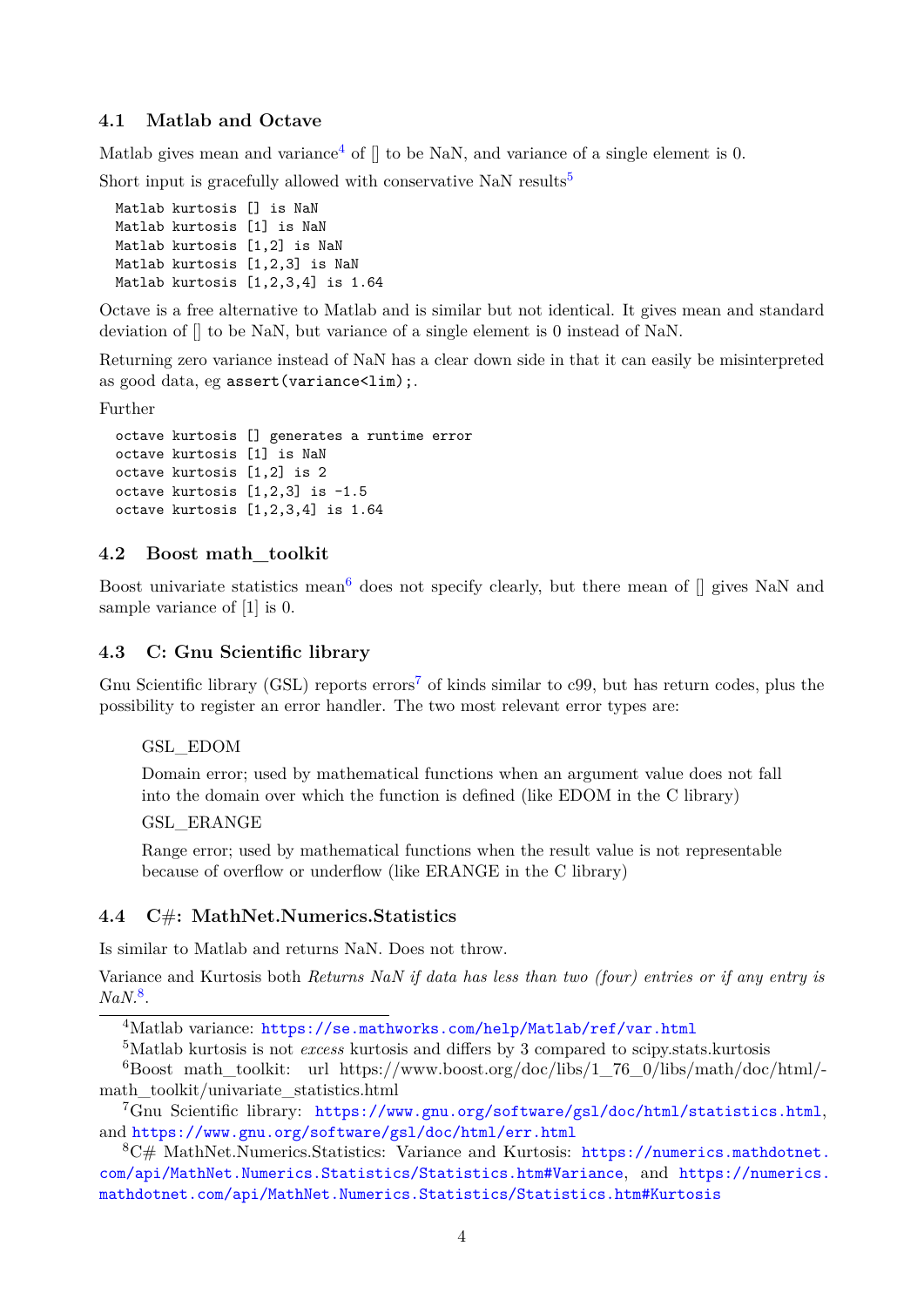*Returns NaN if data has less than four entries or if any entry is NaN.*

### <span id="page-4-0"></span>**4.5 R: MatrixStats**

This library uses a special value to return an empty state, comparable to std::optional or expected.

*If there are missing values in w that are part of the calculation (after subsetting and dropping missing values in x), then the final result is always NA of the same type as x*.

## <span id="page-4-1"></span>**4.6 Excel, Google Sheets**

Transparently supports missing and degenerate data. For example, both var and kurtosis of a no data or a single number is #DIV/0!, which is then propagated further into calculations similar to how NaN and Inf works in C and C++.

### <span id="page-4-2"></span>**4.7 Python: scipy.stats and numpy**

In general, python uses exceptions a lot (for example on "int("xyz")), but still excess kurtosis (which nominally require four elements) results in

```
scipy.stats.kurtosis([]) is -3
scipy.stats.kurtosis([1]) is -3
scipy.stats.kurtosis([1,2]) is -2
scipy.stats.kurtosis([1,2,3]) is -1.5scipy.stats.kurtosis([1,2,3,4]) is -1.36
```
Similarly,

numpy.mean([]) is NaN (with a runtime warning) numpy.var([1]) is 0.0 numpy.var([]) is NaN (with a runtime warning)

### <span id="page-4-3"></span>**4.8 Pandas, Stata and SAS**

Python Pandas<sup>[9](#page-4-4)</sup> deals with short inputs just as Matlab, Stata, Excel, Google sheets and reports NaN on for example variance of empty or a single element, and kurtosis of three elements. Kurtosis of four identical elements is reported as zero.

The exception is the python *statistics* module, which is similar to p1708r4 and throws a one-for-all exception on errors.

Stata: I could not find a reference for Stata, but it seems to be similar to Pandas but instead of (or in addition to?) NaN it has a special dot value.

SAS, as Pandas (and Stata?) explicitly documents that the standard deviation of less than two values is a special *null* value. Similarly, for kurtosis of all-identical values, the result is specified to be *null*. [10](#page-4-5) .

SAS, Stata, Pandas have special handling of these empty values when they propagate. For example, SAS ignores *null* values.

<span id="page-4-4"></span><sup>9</sup>Pandas comparison with Stata: [https://pandas.pydata.org/docs/getting\\_started/]( https://pandas.pydata.org/docs/getting_started/comparison/comparison_with_stata.html ) [comparison/comparison\\_with\\_stata.html]( https://pandas.pydata.org/docs/getting_started/comparison/comparison_with_stata.html )<br><sup>10</sup>SAS(R) 9.4 FedSQL Language

<span id="page-4-5"></span><sup>10</sup>SAS(R) 9.4 FedSQL Language Reference, Third Edition [https://support.](https://support.sas.com/documentation/cdl/en/fedsqlref/67364/HTML/default/viewer.htm#n00smq9b9h4mwhn1uwpp6v7gkt3m.htm ) [sas.com/documentation/cdl/en/fedsqlref/67364/HTML/default/viewer.htm#](https://support.sas.com/documentation/cdl/en/fedsqlref/67364/HTML/default/viewer.htm#n00smq9b9h4mwhn1uwpp6v7gkt3m.htm ) [n00smq9b9h4mwhn1uwpp6v7gkt3m.htm](https://support.sas.com/documentation/cdl/en/fedsqlref/67364/HTML/default/viewer.htm#n00smq9b9h4mwhn1uwpp6v7gkt3m.htm ), [https://support.sas.com/documentation/cdl/en/](https://support.sas.com/documentation/cdl/en/fedsqlref/67364/HTML/default/viewer.htm#n0jnphh1mottc7n1f5x88lulngbb.htm ) [fedsqlref/67364/HTML/default/viewer.htm#n0jnphh1mottc7n1f5x88lulngbb.htm](https://support.sas.com/documentation/cdl/en/fedsqlref/67364/HTML/default/viewer.htm#n0jnphh1mottc7n1f5x88lulngbb.htm )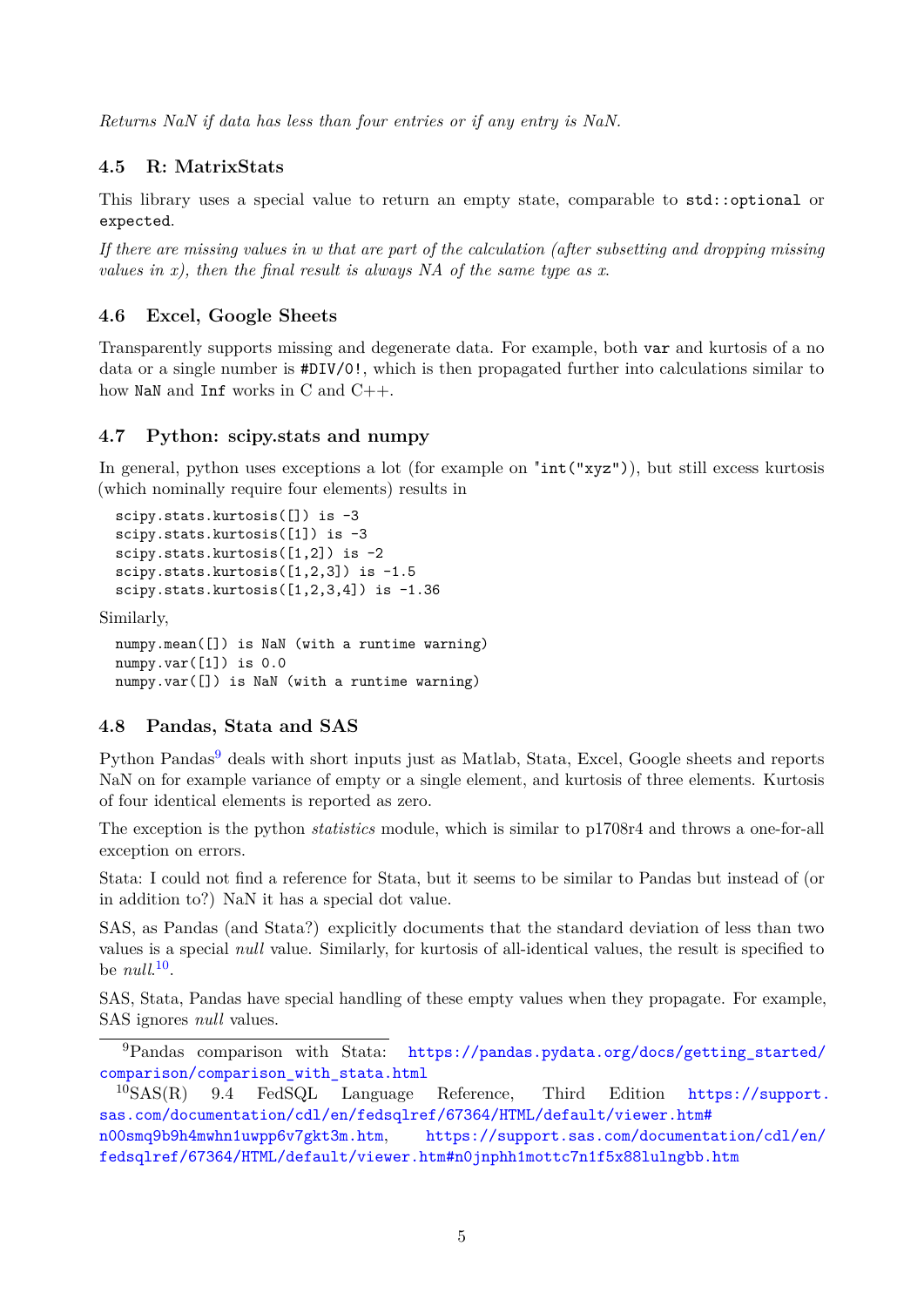#### <span id="page-5-0"></span>**4.9 std::log, std::sqrt and std::pow**

Just as std::log, std::sqrt and std::pow, the new functions should be specified so that they return as useful information as possible:

(2) If no errors occur, the variance is returned. If a domain error occurs, an implementation-defined value is returned (NaN where supported) If a pole error or a range error due to overflow occurs,  $\pm HUGE$  VAL,  $\pm HUGE$  -VALF, or  $\pm HUGE$  VALL is returned.<sup>[11](#page-5-4)</sup>

If the implementation supports IEEE floating-point arithmetic (IEC 60559), Inf is returned instead of HUGE\_VAL.

### <span id="page-5-1"></span>**4.10 Conclusion**

Degenerate cases due to lack of data can be considered explicit domain errors and return NaN (or implementation-defined value lacking ieee). A possibly alternative is to consider them pole errors, returning Inf.

This follows the conservative trail of SAS and lets kurtosis of all-identical values specified to NaN.

## <span id="page-5-2"></span>**5 Other benefits of removing exceptions from the proposed Simple Statistical Functions**

In addition to the arguments already presented, it should be noted that a large fraction of  $C_{++}$ developers can not use exceptions throughout their code: In the  $C_{++}$  Developer Survey "Lite"<sup>[12](#page-5-5)</sup> about 45% of the respondents. It is a safe bet that the figure is significantly larger for users and shops that perform mathematical and statistical calculations.

By not throwing, it is also possible to explore making them *freestanding* in the sense of "C++ Freestanding and Conditionally Supported": Freestanding Roadmap P2268R0. Until then, and in practice, it opens up the possibility for partial  $C++$  environment like CUDA to provide the functions.

## <span id="page-5-3"></span>**6 Notes on Non-floating point input**

All libraries mentioned in [1](#page-1-0) support integer input. p1708r4 handles this by special casing the resulting type of non-integer projections. For example, the return type of mean is

```
std::conditional<
std:: is integral v<
typename std::projected<std::ranges::iterator_t<R>, P>::value_type>,
double,
typename std::projected<
std::ranges::iterator_t<R>, P>::value_type>::type>
```
<span id="page-5-5"></span>*is returned.*<br> $^{12}C++$ Developer Survey "Lite" 2018, 2020: [https://isocpp.org/files/](https://isocpp.org/files/papers/CppDevSurvey-2020-04-summary.pdf ) [papers/CppDevSurvey-2020-04-summary.pdf](https://isocpp.org/files/papers/CppDevSurvey-2020-04-summary.pdf ), [https://isocpp.org/files/papers/]( https://isocpp.org/files/papers/CppDevSurvey-2018-02-summary.pdf ) [CppDevSurvey-2018-02-summary.pdf]( https://isocpp.org/files/papers/CppDevSurvey-2018-02-summary.pdf )

<span id="page-5-4"></span> $11$ std::pow also has: If a range error occurs due to underflow, the correct result (after rounding)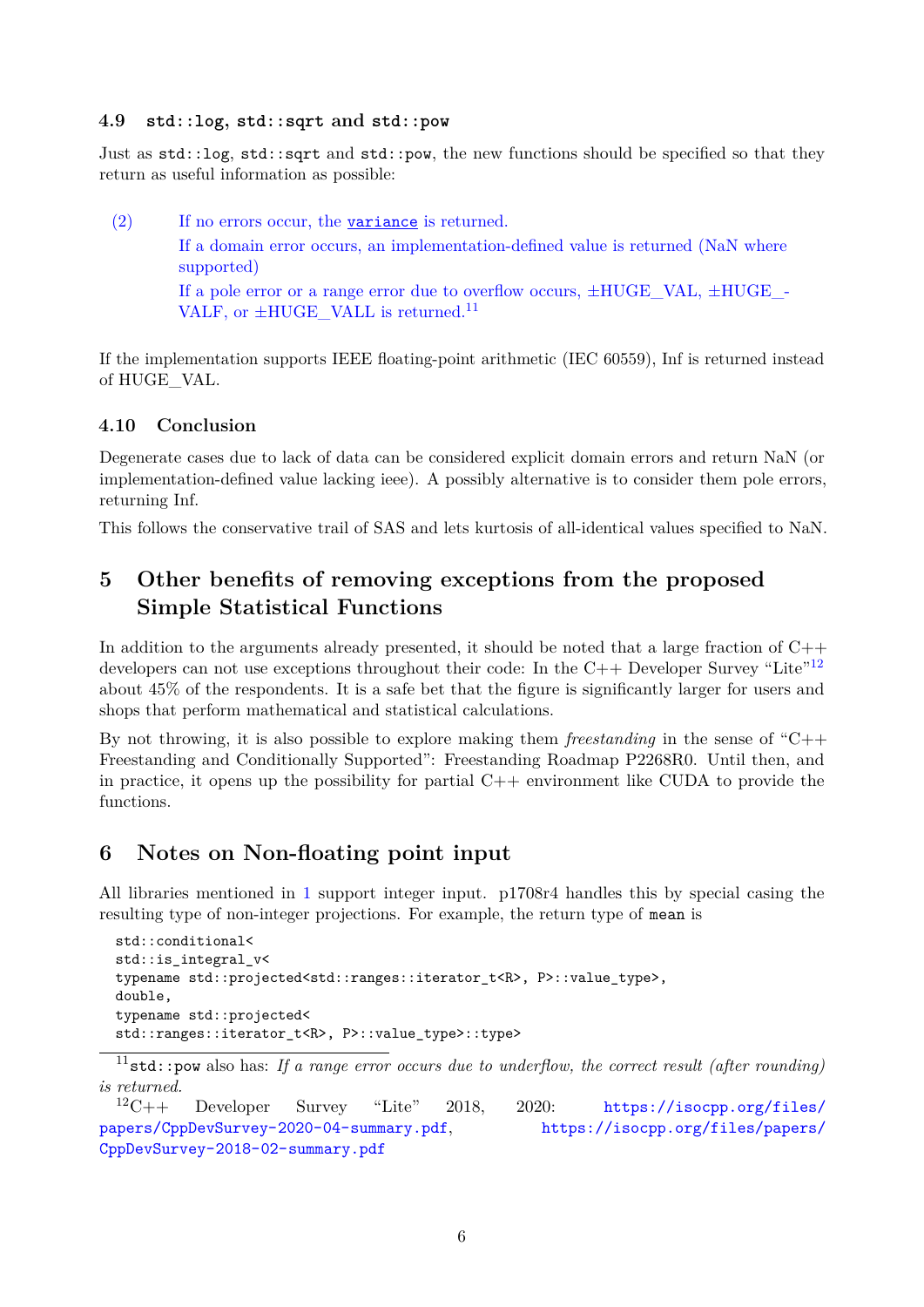This is similar to how std::log treats the integer case: The integer input: double log ( IntegralType arg ): *A set of overloads or a function template accepting an argument of any integral type. Equivalent to 2) (the argument is cast to double).*.

Similarly, the *mathematical special functions* such as std::expint treats integer arguments as if the input is converted to double, and returns a double.

Special math functions such as std::beta that take more than one argument also does *If any argument is long double, then the return type is also long double, otherwise the return type is always double.*

It would be beneficial to follow the example of existing mathematical functions and specify that **the result of integer input is the same as converting the input to double**, in addition to the currently specified return value.

## <span id="page-6-0"></span>**6.1 Python and C++: generic algorithms and duck typing versus floating point arithmetic**

It's interesting to consider python, since its duck-typing (dynamically but strongly typed) has many similarities with C++ templates. Python supports generics in the Stepanov sense but concept violations are discovered at run time.

As an example let's consider Python numpy.var. By default, the type used in the *internal computation* is *deduced* to be the input type, with special case handling of integers: "Type to use in computing the variance. For arrays of integer type the default is float64; for arrays of float types it is the same as the array type."

This matches the conclusions above.

## <span id="page-6-1"></span>**6.2 Non-Integer, non-floating point input**

Is not supported by p1708r4, but also not by existing functions such as std::log, std::sqrt and std::pow.

## <span id="page-6-2"></span>**7 Conclusion**

Math functions are susceptible to poles, overflow and degenerate cases which are sometimes not practically possible to detect until the implementation runs in to them. Implementations of the proposed mathematical functions will naturally encounter cases like overflow and floating point division by zero.

Users should expect that these cases can occur. On the other hand it's unreasonable for users to pre-analyse the data to predict degeneracies. Instead, users should be able to transparently calculate the statistical functions on unknown data sets and each call should produce a results which can be stored or processed further. This is in line with how simple (and "special") mathematical functions as well as user facing statistical tools operate.

### **Follow the lead of existing mathematical functions**

By handling special conditions similarly to existing mathematical functions the need for the stats -error exception is eliminated and we return NaN in all<sup>[13](#page-6-3)</sup> cases proposed to throw in p1708r4.

<span id="page-6-3"></span><sup>13</sup>Again, median and quantiles are excluded from the discussion.